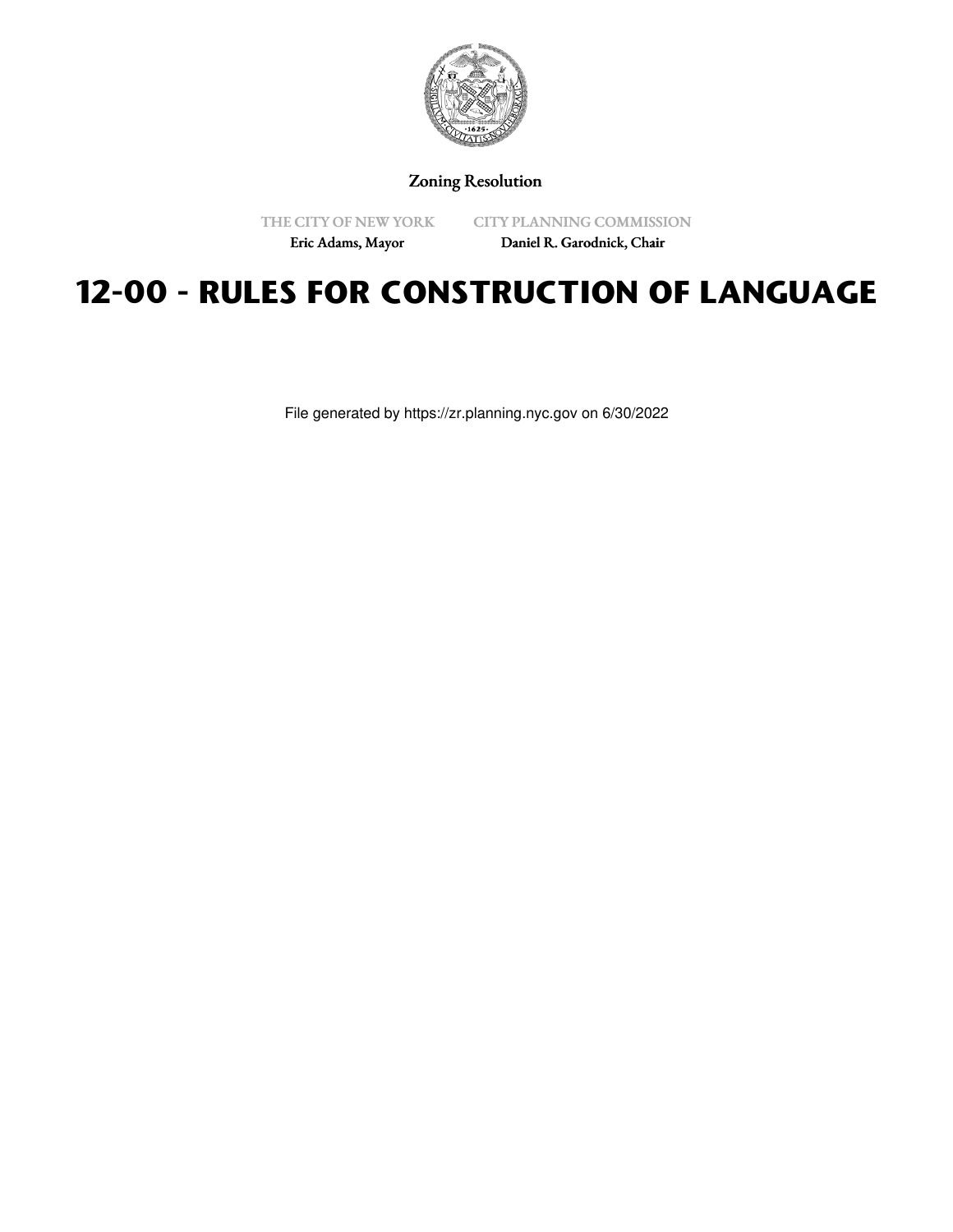LAST AMENDED 12/15/1961

## **12-01 - Rules Applying to Text of Resolution**

LAST AMENDED 2/2/2011

The following rules of construction apply to the text of this Resolution:

- (a) The particular shall control the general.
- (b) In case of any difference of meaning or implication between the text of this Resolution and any caption, illustration, summary table or illustrative table, the text shall control.
- (c) The word "shall" is always mandatory and not discretionary. The word "may" is permissive.
- (d) Words used in the present tense shall include the future; and words used in the singular number shall include the plural, and the plural the singular, unless the context clearly indicates the contrary.
- (e) A "building" or "structure" includes any part thereof. The terms #residential building#, #commercial building# and #community facility building# shall refer to an entire #building# used exclusively for such #use#.
- (f) The phrase "used for" includes "arranged for", "designed for", "intended for", "maintained for", "or occupied for".
- (g) The word "person" includes an individual, a corporation, a partnership, an incorporated association or any other similar entity.
- (h) Unless the context clearly indicates the contrary, where a regulation involves two or more items, conditions, provisions, or events connected by the conjunction "and", "or" or "either...or", the conjunction shall be interpreted as follows:
	- (1) "and" indicates that all the connected items, conditions, provisions or events shall apply;
	- (2) "or" indicates that the connected items, conditions, provisions or events may apply singly or in any combination; and
	- (3) "either...or" indicates that the connected items, conditions, provisions or events shall apply singly but not in combination.
- (i) The word "includes" shall not limit a term to the specified examples, but is intended to extend its meaning to all other instances or circumstances of like kind or character.
- (j) References within a Section or cross-references to a Section numbered with four digits shall include all following Sections with numbers whose first four digits are identical with such Section number but references or cross-references to a Section numbered with five digits shall refer only to such specific five-digit Section. For Sections starting with 101-00, references within a Section or cross-references to a Section numbered with five digits shall include all following Sections with numbers whose first five digits are identical with such Section number but references or cross-references to a Section numbered with six digits shall refer only to such specific six-digit Section.

## **12-02 - Rules for Interpretation of District Designations**